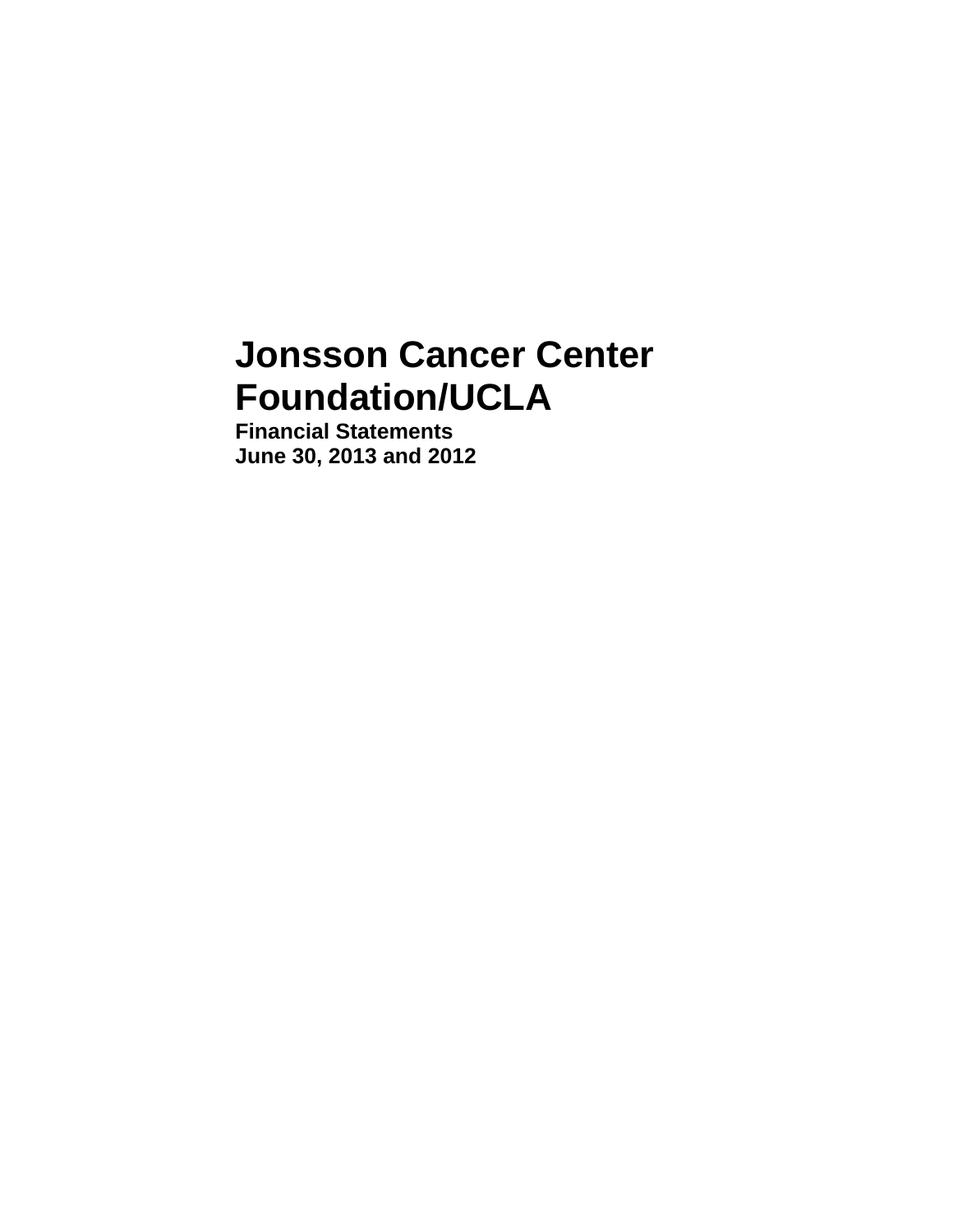# **Jonsson Cancer Center Foundation/UCLA Index June 30, 2013 and 2012**

## **Page**

| <b>Financial Statements</b> |  |
|-----------------------------|--|
|                             |  |
|                             |  |
|                             |  |
|                             |  |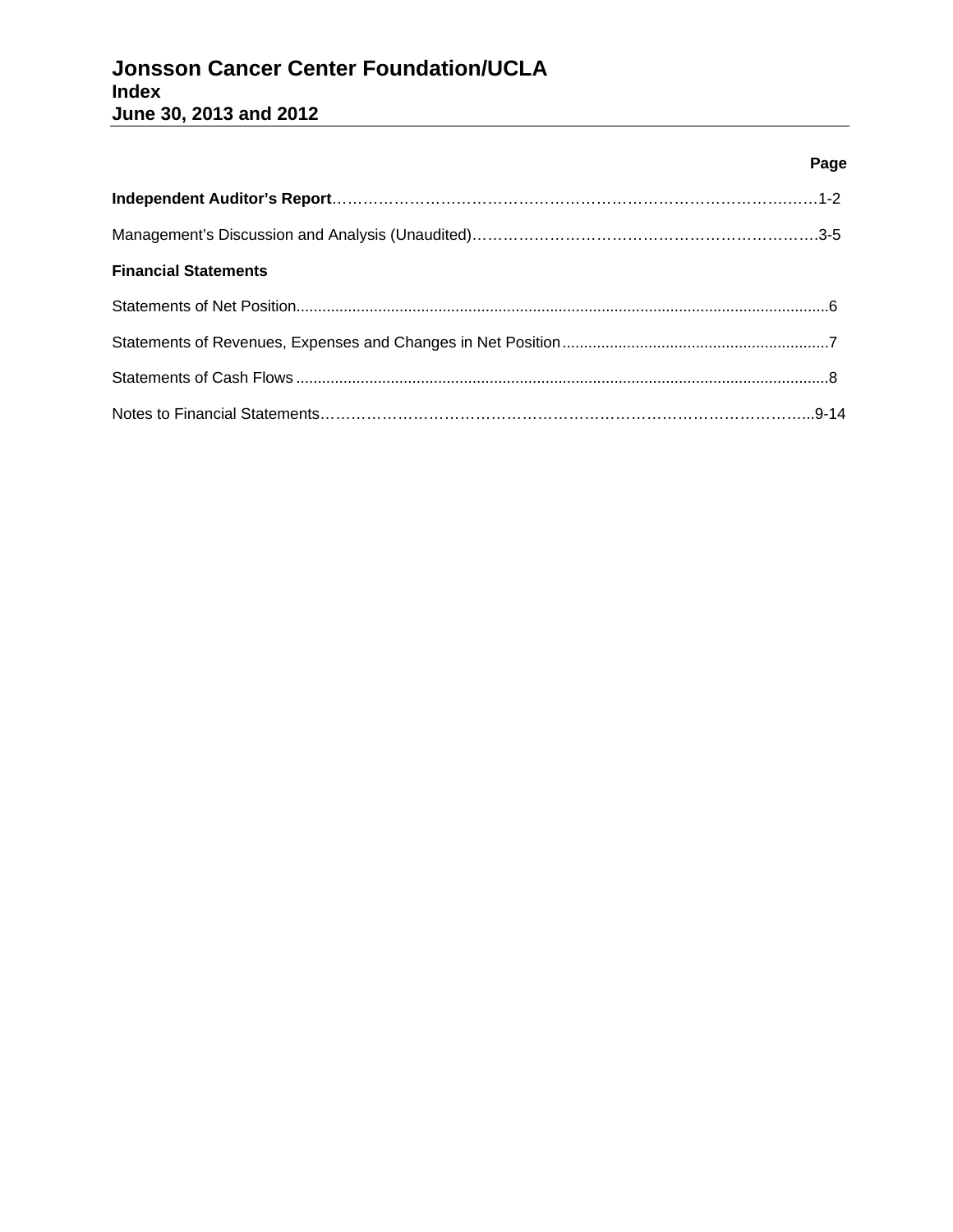

## **Independent Auditor's Report**

The Board of Directors Jonsson Cancer Center Foundation/UCLA

We have audited the accompanying financial statements of net position and the related statements of revenues, expenses and changes in net position and of cash flows of the Jonsson Cancer Center Foundation/UCLA (the "Foundation"), a component unit of the University of California, as of and for the years ended June 30, 2013 and 2012, and the related notes to the financial statements, which collectively comprise the Foundation's basic financial statements.

#### *Management's Responsibility for the Financial Statements*

Management is responsible for the preparation and fair presentation of the financial statements in accordance with accounting principles generally accepted in the United States of America; this includes the design, implementation, and maintenance of internal control relevant to the preparation and fair presentation of financial statements that are free from material misstatement, whether due to fraud or error.

#### *Auditor's Responsibility*

Our responsibility is to express an opinion on these financial statements based on our audits. We conducted our audits in accordance with auditing standards generally accepted in the United States of America. Those standards require that we plan and perform the audit to obtain reasonable assurance about whether the financial statements are free from material misstatement.

An audit involves performing procedures to obtain audit evidence about the amounts and disclosures in the financial statements. The procedures selected depend on our judgment, including the assessment of the risks of material misstatement of the financial statements, whether due to fraud or error. In making those risk assessments, we consider internal control relevant to the Foundation's preparation and fair presentation of the financial statements in order to design audit procedures that are appropriate in the circumstances, but not for the purpose of expressing an opinion on the effectiveness of the Foundation's internal control. Accordingly, we express no such opinion. An audit also includes evaluating the appropriateness of accounting policies used and the reasonableness of significant accounting estimates made by management, as well as evaluating the overall presentation of the financial statements. We believe that the audit evidence we have obtained is sufficient and appropriate to provide a basis for our audit opinion.

#### *Opinions*

In our opinion, the financial statements referred to above present fairly, in all material respects, the respective financial position of the Foundation at June 30, 2013 and 2012, and the respective changes in financial position and, where applicable, cash flows thereof for the years then ended in accordance with accounting principles generally accepted in the United States of America.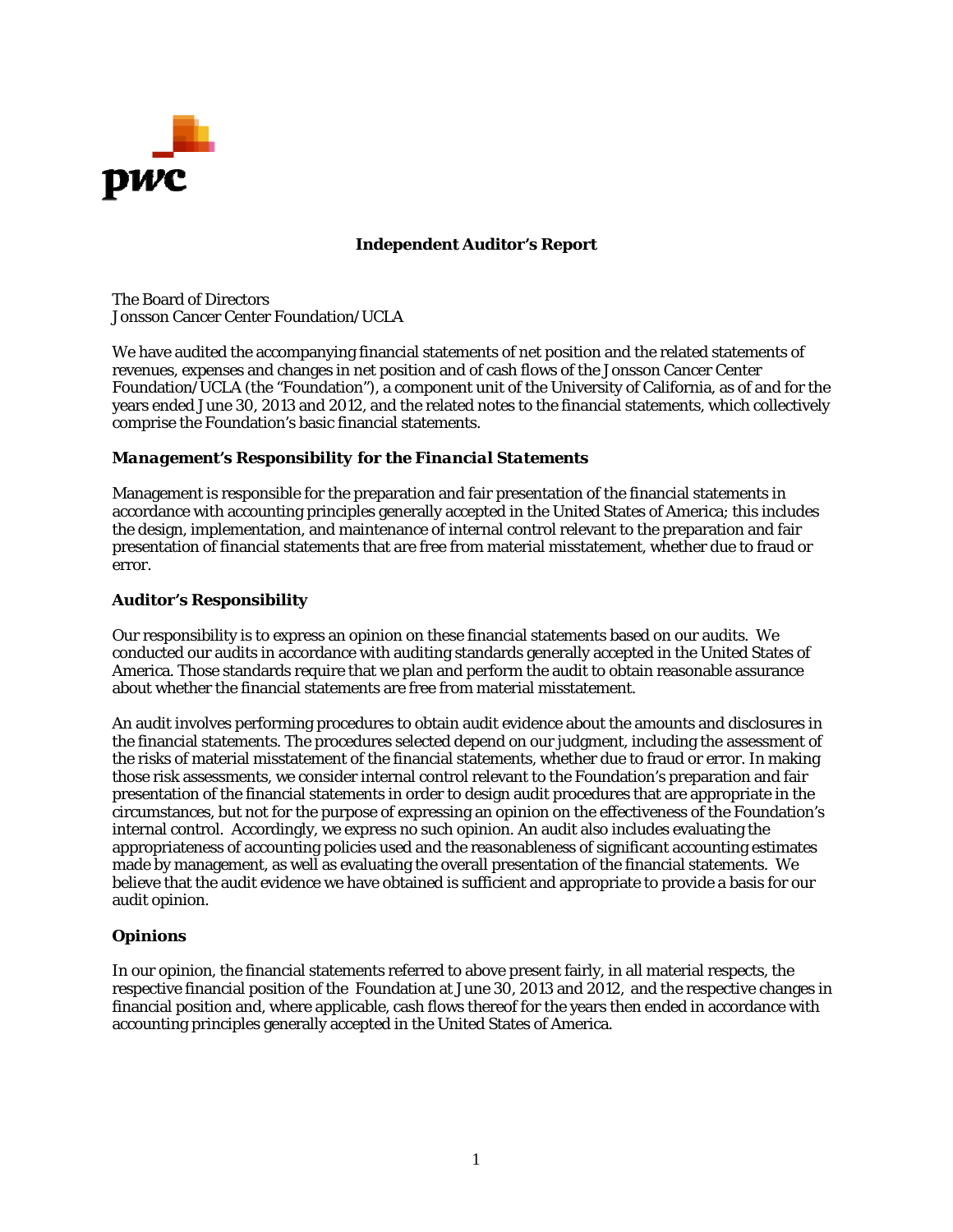

#### *Emphasis of Matter*

As discussed in Note 2 to the financial statements, the Company changed the manner in which it accounts for Funds held in trusts by others for the year ended June 30, 2013. Our opinion is not modified with respect to this matter.

#### *Other Matters*

The accompanying management's discussion and analysis on pages 3 through 5 are required by accounting principles generally accepted in the United States of America to supplement the basic financial statements. Such information, although not a part of the basic financial statements, is required by the Governmental Accounting Standards Board who considers it to be an essential part of financial reporting for placing the basic financial statements in an appropriate operational, economic, or historical context. We have applied certain limited procedures to the required supplementary information in accordance with auditing standards generally accepted in the United States of America, which consisted of inquiries of management about the methods of preparing the information and comparing the information for consistency with management's responses to our inquiries, the basic financial statements, and other knowledge we obtained during our audits of the basic financial statements. We do not express an opinion or provide any assurance on the information because the limited procedures do not provide us with sufficient evidence to express an opinion or provide any assurance.

Pricarred shurt Coopus LLP

September 18, 2013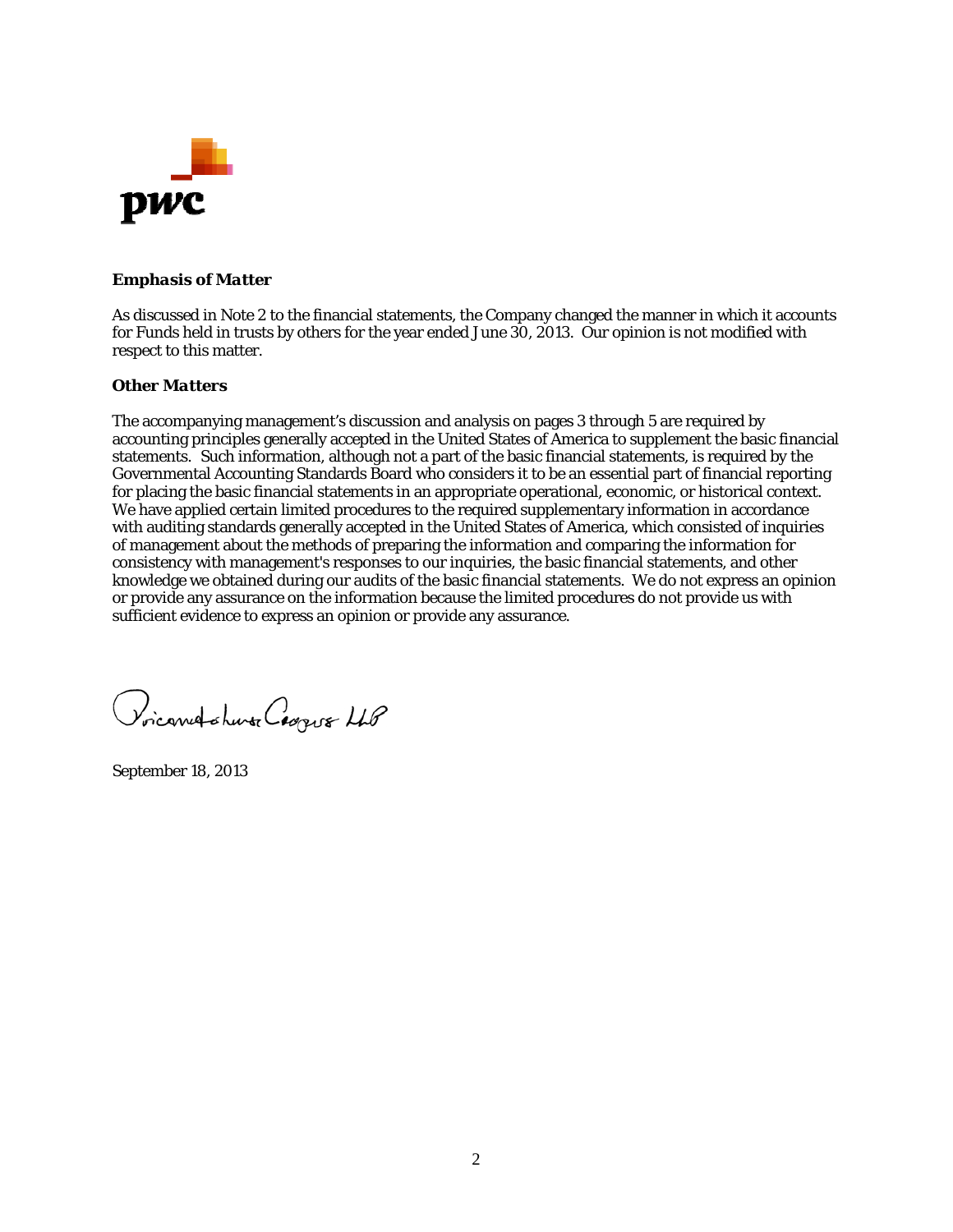The Jonsson Cancer Center Foundation/UCLA, formerly the California Institute for Cancer Research, was established in 1956. The primary purpose of the Jonsson Cancer Center Foundation/UCLA ("Foundation") is to raise and distribute funds for cancer research at the University of California, Los Angeles ("UCLA").

The following discussion and analysis of the Foundation's financial performance presents an overview of its financial activities for the fiscal year ended June 30, 2013 ("FY13") with selected comparative information for the fiscal year ended June 30, 2012 ("FY12"). This discussion and analysis has been prepared by management and should be read in conjunction with the accompanying audited financial statements and footnotes.

#### **Financial Highlights**

In FY13, the Foundation's net position, which represents the excess of total assets over total liabilities, increased by \$0.6 million to \$14.3 million as of June 30, 2013 due to an increase in investments and pledge receivables. This increase was offset by a decrease due to the write-off of certain trusts held by others due to a change in accounting principle which was implemented by the University of California and all of its component units (Note 2).

The Foundation's operating revenues totaled \$13 million for FY13, a slight decrease from FY12. The Foundation's program expenditures to support cancer research totaled \$11.2 million, a 6% increase over FY12. The decreased operating revenue combined with the increase of total operating expenses of \$12.2 million resulted in operating income of \$0.8 million in FY13.

#### **Using This Report**

This annual report consists of a series of financial statements prepared in accordance with the Governmental Accounting Standards Board Statement No. 34, Basic Financial Statements and Management's Discussion and Analysis - For State and Local Governments.

The Statements of Net Position, Statements of Revenues, Expenses and Changes in Net Position and the Statements of Cash Flows present financial information in a form similar to that used by private sector companies. The Foundation's net position (the difference between assets and liabilities) is one indicator of the Foundation's financial health. Over time, increases or decreases in net position is one indicator of the improvement or erosion of the Foundation's financial condition when considered in combination with other nonfinancial information.

The Statements of Net Position include all assets and liabilities. The Statements of Revenues, Expenses and Changes in Net Position present revenues earned and expenses incurred during the year. Activities are reported as either operating or non-operating, with gifts reported as operating revenues and investment results reported as non-operating revenues. These statements are prepared using the accrual basis of accounting. Another way to assess the financial health of the Foundation is to look at the Statements of Cash Flows. Its primary purpose is to provide relevant information about the sources and uses of cash of an entity during a given period.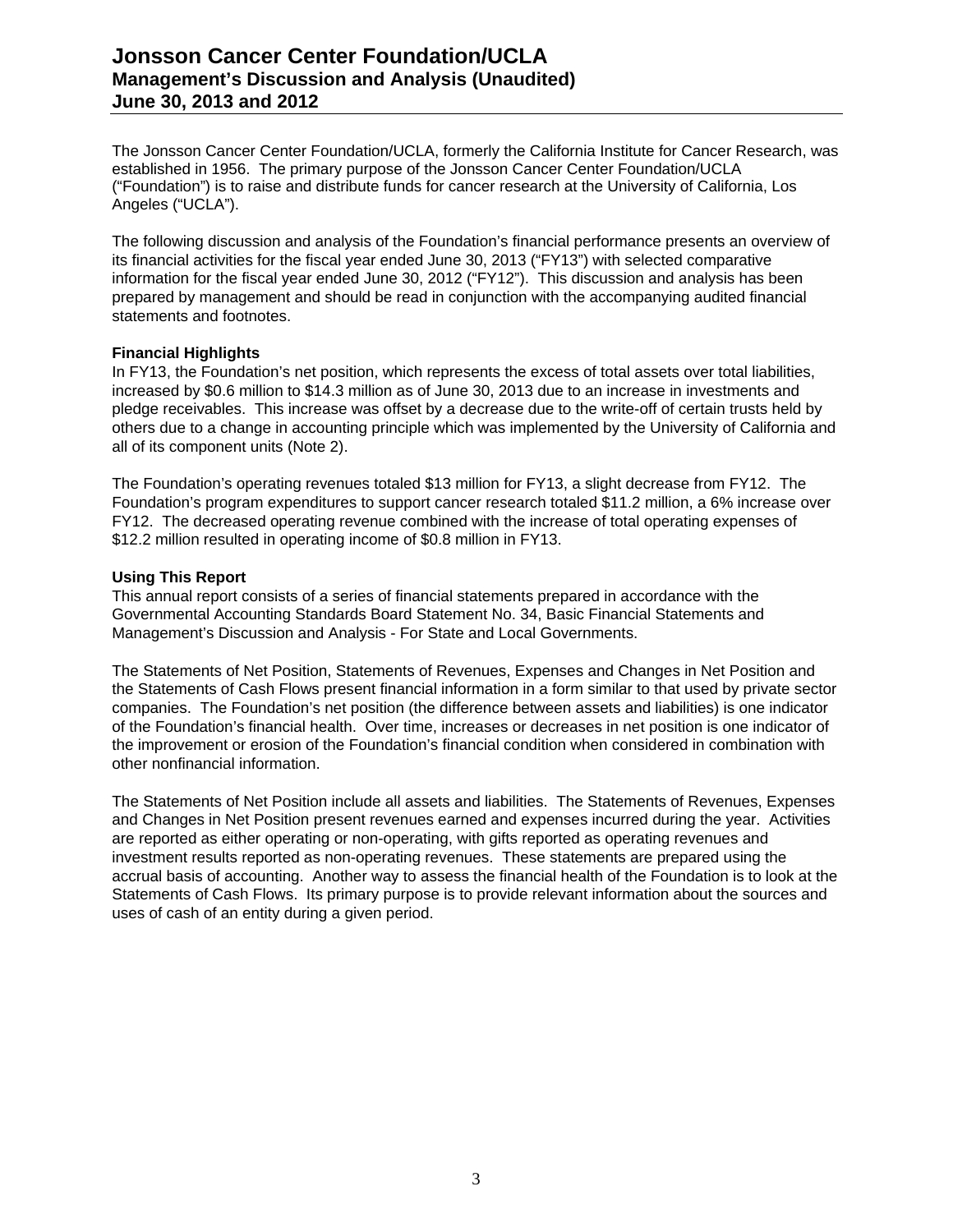#### **Condensed Statements of Net Position**

|                            |                 | 2013 |                | 2012 |                  | 2011 |
|----------------------------|-----------------|------|----------------|------|------------------|------|
| <b>Assets</b>              |                 |      |                |      |                  |      |
| <b>Current assets</b>      | 6.487.644<br>S  | 45%  | 5,761,286<br>S | 42%  | 5,332,113<br>S   | 44%  |
| Non-current assets         | 7.870.373       | 55   | 7.912.017      | 58   | 6.817.858        | 56   |
| <b>Total assets</b>        | 14.358.017      | 100  | 13.673.303     | 100  | 12.149.971       | 100  |
| <b>Liabilities</b>         |                 |      |                |      |                  |      |
| <b>Current liabilities</b> | 34,500          | 100  | 7.290          | 100  | 5.791            | 100  |
| Non-current liabilities    |                 |      |                |      |                  |      |
| <b>Total liabilities</b>   | 34.500          | 100  | 7.290          | 100  | 5,791            | 100  |
| <b>Net position</b>        |                 |      |                |      |                  |      |
| Restricted                 |                 |      |                |      |                  |      |
| Expendable                 | 6.432.786       | 45   | 6.368.057      | 47   | 4.753.520        | 39   |
| Unrestricted               | 7.890.731       | 55   | 7.297.956      | 53   | 7.390.660        | 61   |
| Total net position         | 14,323,517<br>S | 100% | \$13,666,013   | 100% | 12.144.180<br>S. | 100% |

The Condensed Statements of Net Position show assets, liabilities and net position for fiscal years 2013, 2012, and 2011. In FY13, the Foundation's total assets increased by \$0.7 million to \$14.3 million. Current assets increased by \$0.7 million to \$6.5 million and represented 45% of total assets (2013: 45%, 2012: 42%, 2011: 44%). Current assets consist primarily of short-term investments and pledges receivable within one year.

Non-current assets decreased slightly to \$7.9 million and comprised 55% of total assets (2013: 55%, 2012: 58%, 2011: 56%). Non-current assets consist of long-term investments, pledges receivable, and funds held in trust by others and related parties.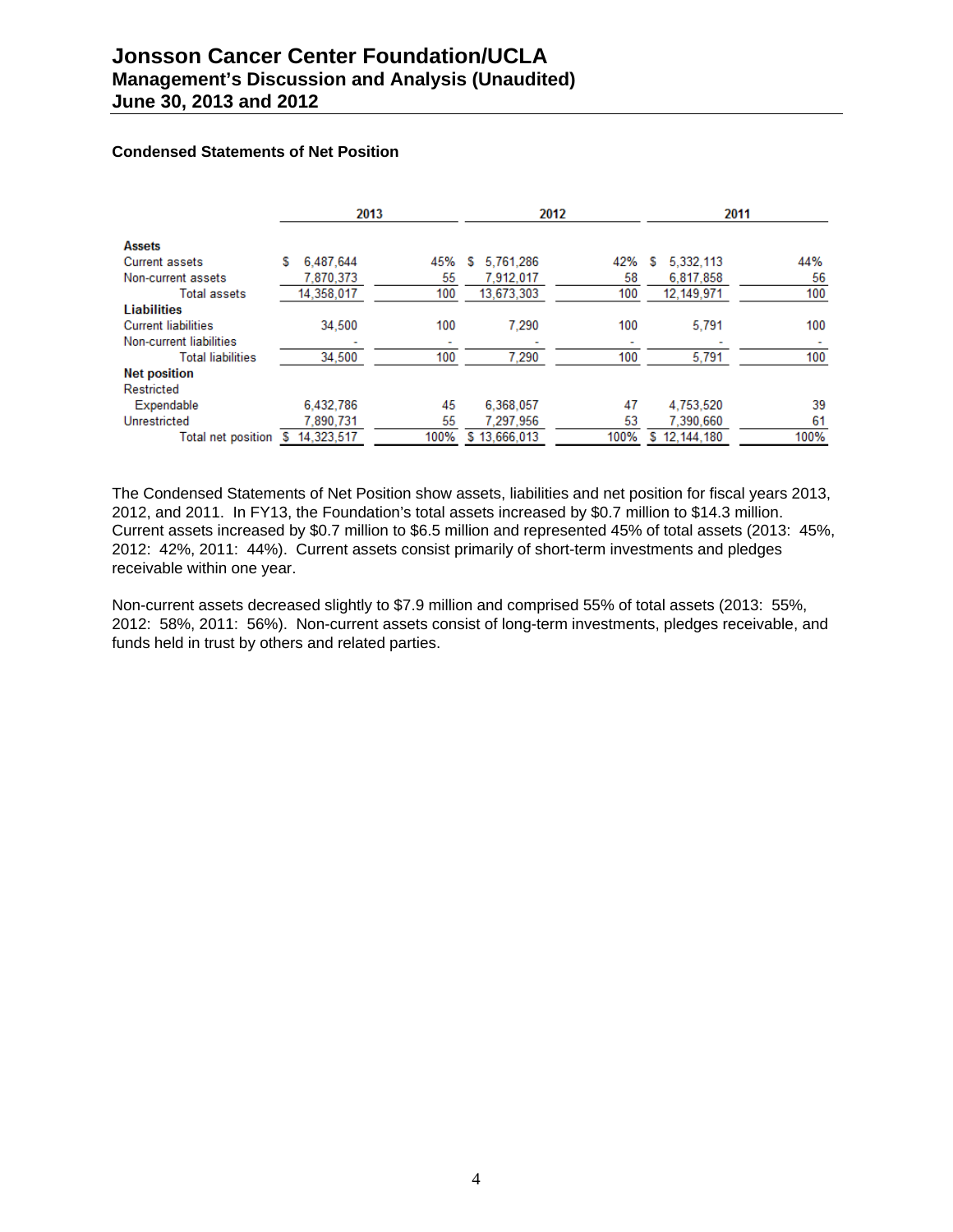#### **Condensed Statements of Revenues, Expenses and Changes in Net Position**

|                                                           | 2013            | 2012            | 2011              |
|-----------------------------------------------------------|-----------------|-----------------|-------------------|
| Operating revenues and expenses                           |                 |                 |                   |
| Contributions                                             | 13,005,443<br>S | 13,034,566<br>S | 10,275,070<br>S   |
| <b>Expenses</b>                                           | 12, 158, 160    | 11,507,087      | 10,808,864        |
| Operating income (loss)                                   | 847,283         | 1,527,479       | (533, 794)        |
| Non-operating revenues (expenses)                         |                 |                 |                   |
| Investment income                                         | 280,170         | 285,931         | 284,066           |
| Increase (decrease) in fair value of investments          | 581,790         | (245, 920)      | 863,488           |
| Change in value of funds held in trust by others          |                 | (43, 304)       |                   |
| Change in value of funds held in trust by related parties | (65,795)        | (2, 353)        | 76,503            |
| Non-operating income (loss)                               | 796,165         | (5,646)         | 1,224,057         |
| Increase in net position                                  | 1,643,448       | 1,521,833       | 690,263           |
| <b>Net position</b>                                       |                 |                 |                   |
| Beginning of year                                         | 13,666,013      | 12, 144, 180    | 11,453,917        |
| Cumulative effect of change in accounting principle       | (985, 944)      |                 |                   |
| End of year                                               | 14,323,517      | 13,666,013<br>S | 12, 144, 180<br>S |

The Condensed Statements of Revenues, Expenses and Changes in Net Position summarize operating income/(loss), non-operating income/(loss) for fiscal years 2013, 2012, and 2011. During FY13, the Foundation's net position increased by \$0.7 million primarily due to an increase in the fair value of investments.

In FY13, the Foundation recorded \$0.8 million in operating income as compared to the two previous years, which ended with operating income of \$1.5 million in FY12 and operating losses of \$0.5 million in FY11. The change from FY12 to FY13 is primarily due to an increase in program support provided by the Foundation to UCLA.

#### **Factors Impacting Future Periods**

Management is not aware of any factors that would have a significant impact on future periods.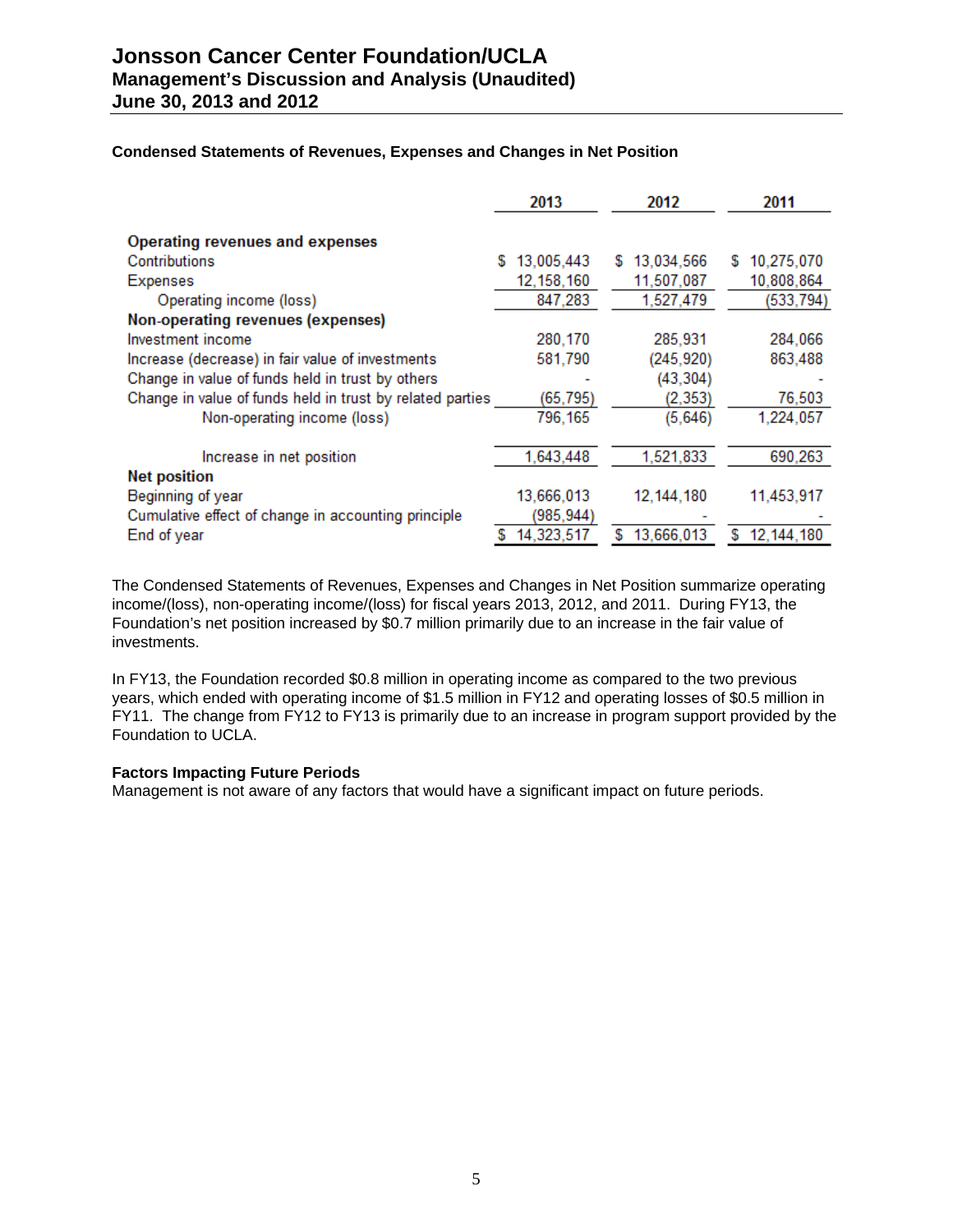# **Jonsson Cancer Center Foundation/UCLA Statements of Net Position June 30, 2013 and 2012**

|                                        | 2013            | 2012             |
|----------------------------------------|-----------------|------------------|
| <b>Assets</b>                          |                 |                  |
| <b>Current assets</b>                  |                 |                  |
| Cash                                   | S<br>81,713     | S<br>63,048      |
| Short-term investments                 | 5,422,747       | 4,861,651        |
| Accounts and other receivables         | 48,637          | 51,241           |
| Accrued investment income              | 182,030         | 167,013          |
| Pledges receivable, net                | 752,517         | 618,333          |
| <b>Total current assets</b>            | 6,487,644       | 5,761,286        |
| Non-current assets                     |                 |                  |
| Long-term investments                  | 6,387,423       | 5,929,603        |
| Funds held in trust by others          |                 | 985,944          |
| Funds held in trust by related parties | 407,679         | 239,927          |
| Pledges receivable, net                | 1,075,271       | 756,543          |
| Total non-current assets               | 7,870,373       | 7,912,017        |
| <b>Total assets</b>                    | \$14,358,017    | \$13,673,303     |
| <b>Liabilities and Net Position</b>    |                 |                  |
| <b>Current liabilities</b>             |                 |                  |
| Accounts and grants payable            | S<br>34,500     | 7,290<br>\$      |
| <b>Total current liabilities</b>       | 34,500          | 7,290            |
|                                        |                 |                  |
| <b>Total liabilities</b>               | 34,500          | 7,290            |
| <b>Net position</b>                    |                 |                  |
| Restricted                             |                 |                  |
| Expendable                             |                 |                  |
| Funds functioning as endowments        | 4,175,679       | 3,886,557        |
| Gifts                                  | 2,257,107       | 2,481,500        |
| Unrestricted                           | 7,890,731       | 7,297,956        |
| <b>Total net position</b>              | 14,323,517      | 13,666,013       |
| Total liabilities and net position     | 14,358,017<br>S | \$<br>13,673,303 |

The accompanying notes are an integral part of these financial statements.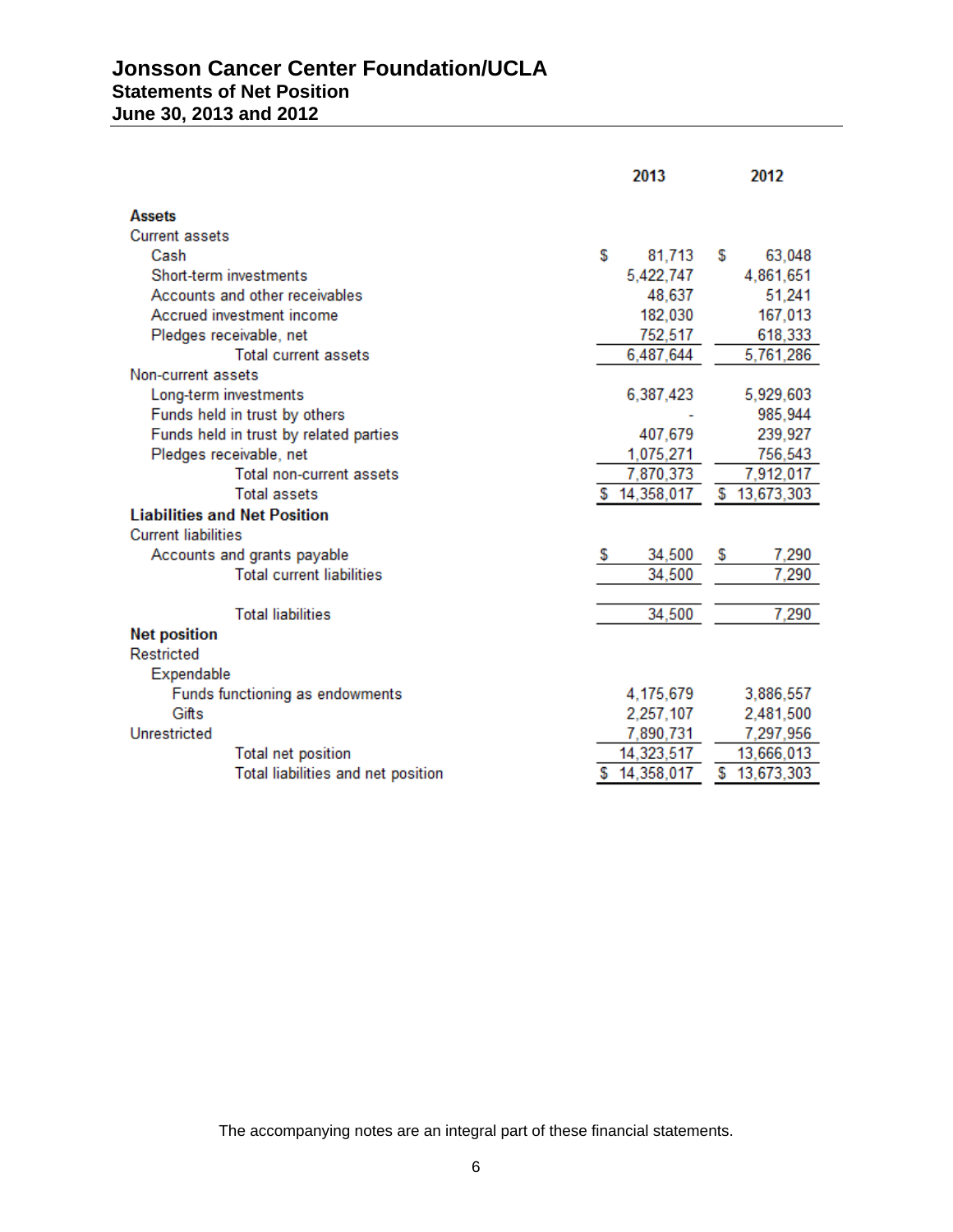## **Jonsson Cancer Center Foundation/UCLA Statements of Revenues, Expenses and Changes in Net Position Years Ended June 30, 2013 and 2012**

|                                                           | 2013            | 2012             |
|-----------------------------------------------------------|-----------------|------------------|
|                                                           |                 |                  |
| <b>Operating revenues</b>                                 |                 |                  |
| Contributions                                             | 12,898,430<br>S | 12,934,281<br>S. |
| Benefits - institute chapter                              | 107,013         | 100,285          |
| Total operating revenues                                  | 13,005,443      | 13,034,566       |
| <b>Operating expenses</b>                                 |                 |                  |
| <b>Program Services</b>                                   |                 |                  |
| Seed grants                                               | 397,062         | 399,944          |
| Other grants                                              | 10,778,334      | 10,137,684       |
| Subtotal: Program Services                                | 11, 175, 396    | 10,537,628       |
| Fundraising                                               | 443,926         | 403,171          |
| Management and general                                    | 538,838         | 566,288          |
| <b>Total operating expenses</b>                           | 12, 158, 160    | 11,507,087       |
| Operating income                                          | 847,283         | 1,527,479        |
| Non-operating revenues (expenses)                         |                 |                  |
| Investment Income                                         | 280,170         | 285,931          |
| Increase (decrease) in fair value of investments          | 581,790         | (245, 920)       |
| Change in value of funds held in trust by others          |                 | (43, 304)        |
| Change in value of funds held in trust by related parties | (65, 795)       | (2, 353)         |
| Non-operating income (loss)                               | 796,165         | (5,646)          |
| Increase in net position                                  | 1,643,448       | 1,521,833        |
|                                                           |                 |                  |
| <b>Net position</b>                                       |                 |                  |
| Beginning of year                                         | 13,666,013      | 12, 144, 180     |
| Cumulative effect of change in accounting principle       | (985, 944)      |                  |
| End of year                                               | 14,323,517<br>S | 13,666,013<br>\$ |
|                                                           |                 |                  |

The accompanying notes are an integral part of these financial statements.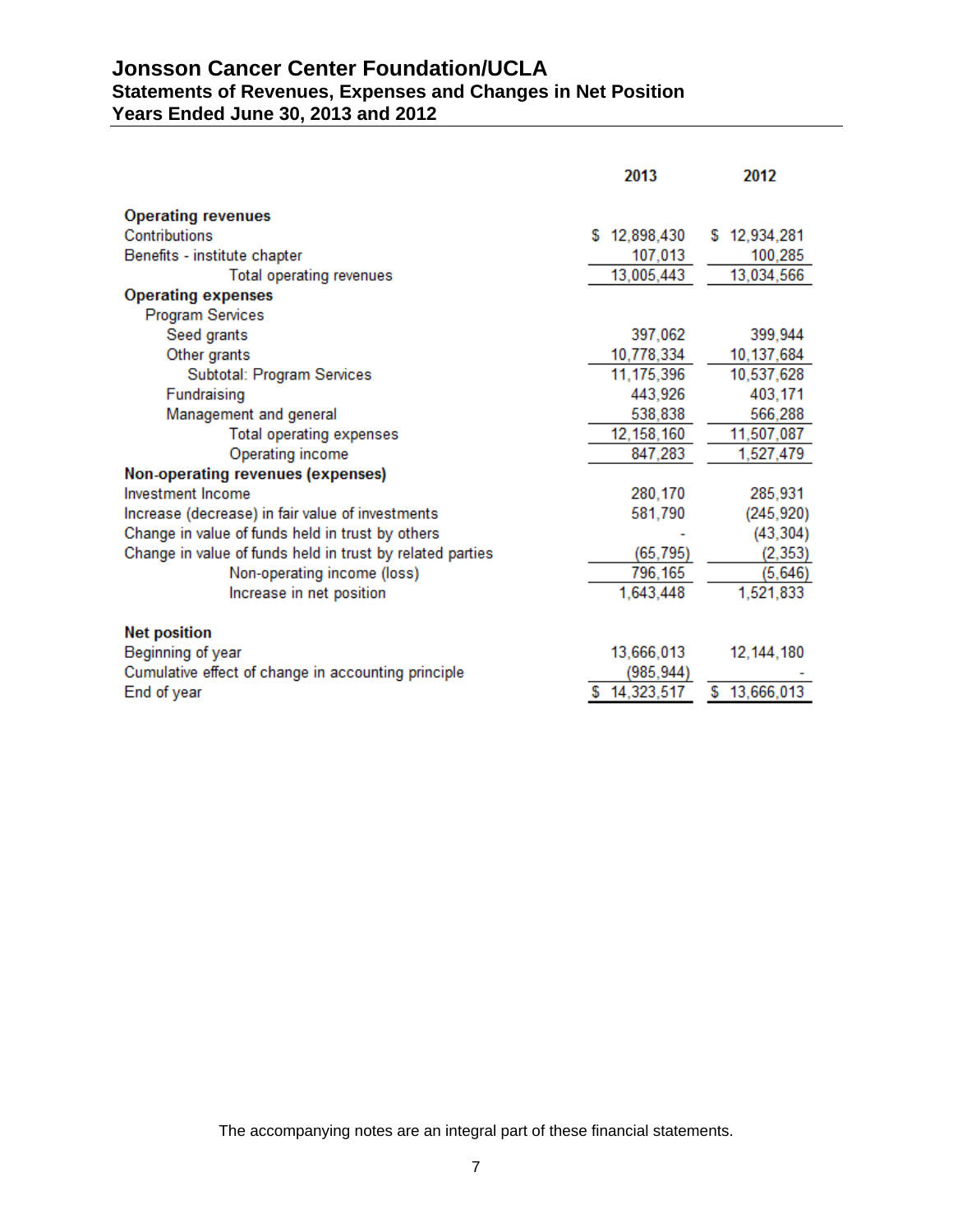## **Jonsson Cancer Center Foundation/UCLA Statements of Cash Flows Years Ended June 30, 2013 and 2012**

|                                                                                                                                                                                                                                                                                         |    | 2013                  |    | 2012                    |
|-----------------------------------------------------------------------------------------------------------------------------------------------------------------------------------------------------------------------------------------------------------------------------------------|----|-----------------------|----|-------------------------|
| Cash flows from operating activities                                                                                                                                                                                                                                                    |    |                       |    |                         |
| Contributions                                                                                                                                                                                                                                                                           |    | \$11,773,775          |    | \$11,008,382            |
| Operating expenses                                                                                                                                                                                                                                                                      |    | (12, 130, 950)        |    | (11, 505, 588)          |
| Net cash used in operating activities                                                                                                                                                                                                                                                   |    | (357, 175)            |    | (497, 206)              |
|                                                                                                                                                                                                                                                                                         |    |                       |    |                         |
| Cash flows from investing activities                                                                                                                                                                                                                                                    |    |                       |    |                         |
| Proceeds from sales of investments                                                                                                                                                                                                                                                      |    | 671,783               |    | 244,879                 |
| Purchases of investments                                                                                                                                                                                                                                                                |    | (561,096)             |    | (16, 319)               |
| Interest and dividends on investments                                                                                                                                                                                                                                                   |    | 265,153               |    | 290,369                 |
| Net cash provided by investing activities                                                                                                                                                                                                                                               |    | 375,840               |    | 518,929                 |
| Net increase in cash                                                                                                                                                                                                                                                                    |    | 18,665                |    | 21,723                  |
| Cash                                                                                                                                                                                                                                                                                    |    |                       |    |                         |
| Beginning of year                                                                                                                                                                                                                                                                       |    | 63,048                |    | 41,325                  |
| End of year                                                                                                                                                                                                                                                                             | \$ | 81,713                | S  | 63,048                  |
| Reconciliation of operating income to net cash<br>used in by operating activities<br>Operating income<br>Adjustments to reconcile operating income to net cash<br>used in operating activities<br>Non-cash gifts<br>Changes in assets and liabilities<br>Accounts and other receivables | \$ | 847,283<br>(547, 813) | S  | 1,527,479<br>(128, 768) |
| Pledges receivable, net                                                                                                                                                                                                                                                                 |    | 2,604<br>(452, 912)   |    | (23, 629)<br>(966, 202) |
| Funds held in trust by others                                                                                                                                                                                                                                                           |    |                       |    | (907, 585)              |
| Funds held in trust by related parties                                                                                                                                                                                                                                                  |    | (233, 547)            |    |                         |
| Accounts and grants payable                                                                                                                                                                                                                                                             |    | 27,210                |    | 1,499                   |
| Net cash used in operating activities                                                                                                                                                                                                                                                   | S  | (357, 175)            | \$ | (497,206)               |
|                                                                                                                                                                                                                                                                                         |    |                       |    |                         |
| Supplemental non-cash activities information<br>Gifts of securities<br>Beneficiary interest in charitable remainder trust                                                                                                                                                               | S  | 547,813               | S  | 128,768<br>907,585      |
| Funds held in trust by related parties                                                                                                                                                                                                                                                  | S  | 233,547               | \$ |                         |

The accompanying notes are an integral part of these financial statements.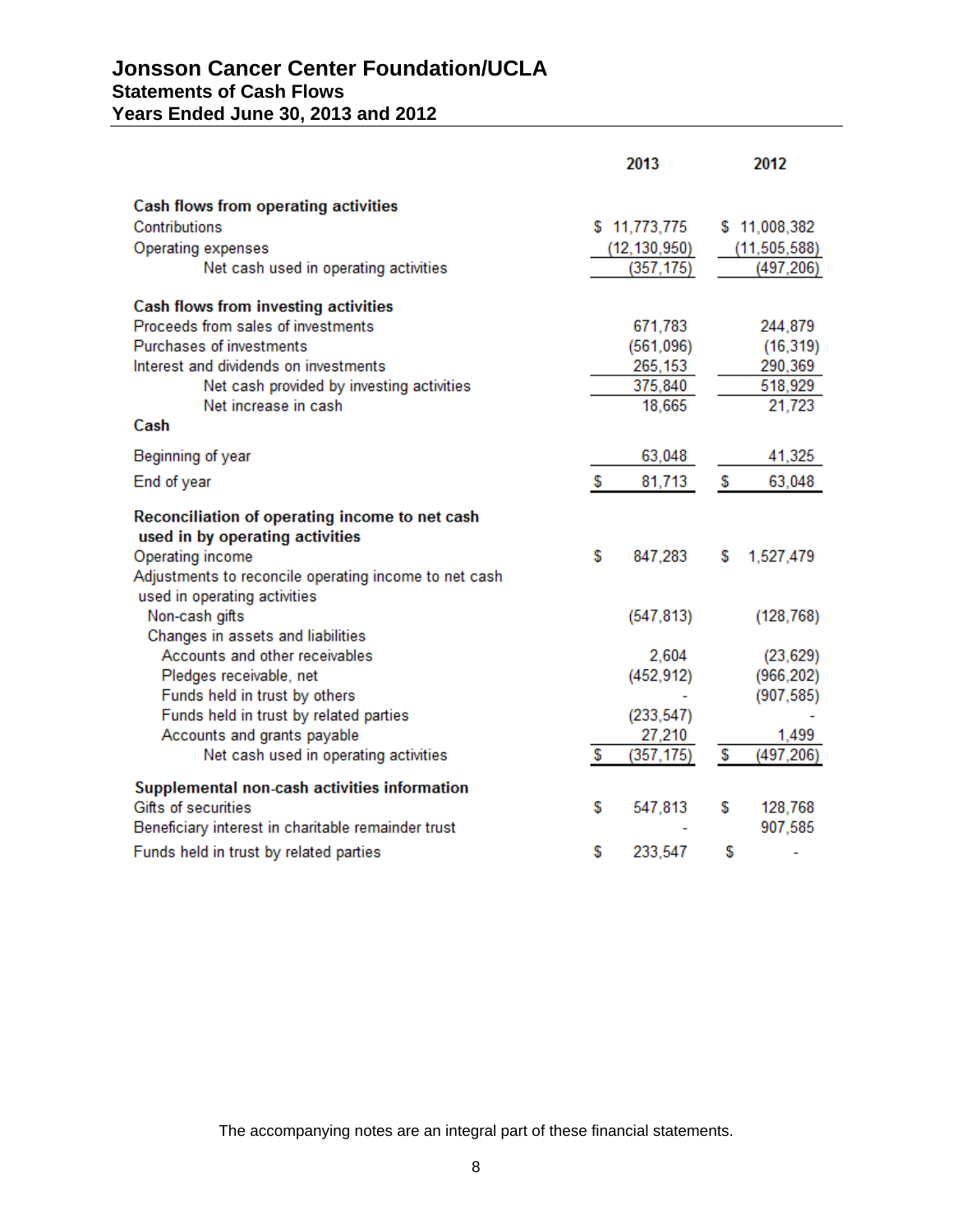#### **1. Organization**

The Jonsson Cancer Center Foundation/UCLA (the "Foundation") is a nonprofit organization whose primary purpose is to raise and distribute funds for cancer research at the University of California, Los Angeles ("UCLA"). UCLA provides the facilities and the staff for the operation and administration of the Foundation's activities. The Foundation transfers monies to UCLA, which assumes responsibility for actual disbursement. The Foundation has two independently operated chapters located throughout the greater Los Angeles area that assist in the fundraising effort.

#### **2. Summary of Significant Accounting Policies**

#### **Basis of Accounting**

The accompanying financial statements include the accounts of the Jonsson Cancer Center Foundation and its two chapters.

These financial statements have been prepared using accounting principles generally accepted in the United States of America, including all applicable effective statements of the Governmental Accounting Standards Board ("GASB"). The statements are prepared using the economic resources measurement focus and the accrual basis of accounting.

#### **Recently Adopted New Accounting Pronouncement**

In March 2012, the GASB issued GASB Statement No. 65, *Items Previously Reported as Assets and Liabilities* ("GASB 65"), effective for the Foundation's fiscal year beginning July 1, 2013; however, the Foundation early adopted GASB 65 effective for the fiscal year beginning July 1, 2012. GASB 65 is a companion to GASB Statement No. 63, *Financial Reporting of Deferred Outflows of Resources, Deferred Inflows of Resources and Net Position* ("GASB 63"). While GASB 63 modifies the presentation of deferred inflows and deferred outflows in the financial statements, GASB 65 reclassifies items previously reported as assets and liabilities into deferred outflows and inflows of resources. It also limits the use of the term "deferred." Implementation of GASB 65 had no effect on the Foundation's net position or changes in net position for the fiscal years ended June 30, 2013 ("FY13") and June 30, 2012 ("FY12").

A summary of the significant accounting policies applied in the preparation of these financial statements is presented below:

#### **Cash Equivalents**

The Foundation considers all highly liquid instruments purchased with an original maturity of three months or less to be cash equivalents.

#### **Investments**

Investments are carried at fair value and the Foundation's process to determine fair value is described below.

The Foundation invests its funds in the University of California Regents' ("UC Regents") General Endowment Pool ("GEP") as well as the UCLA Foundation's endowed and unendowed investment pools ("EIP" and "UIP," respectively) in order to maximize its investment returns.

Both the UC Regents' and the UCLA Foundation's endowed investment pools have a long-term investment horizon and hold investments in equity securities, alternative investments and fixed income instruments. Alternative investments include hedge funds, private equity, and venture capital.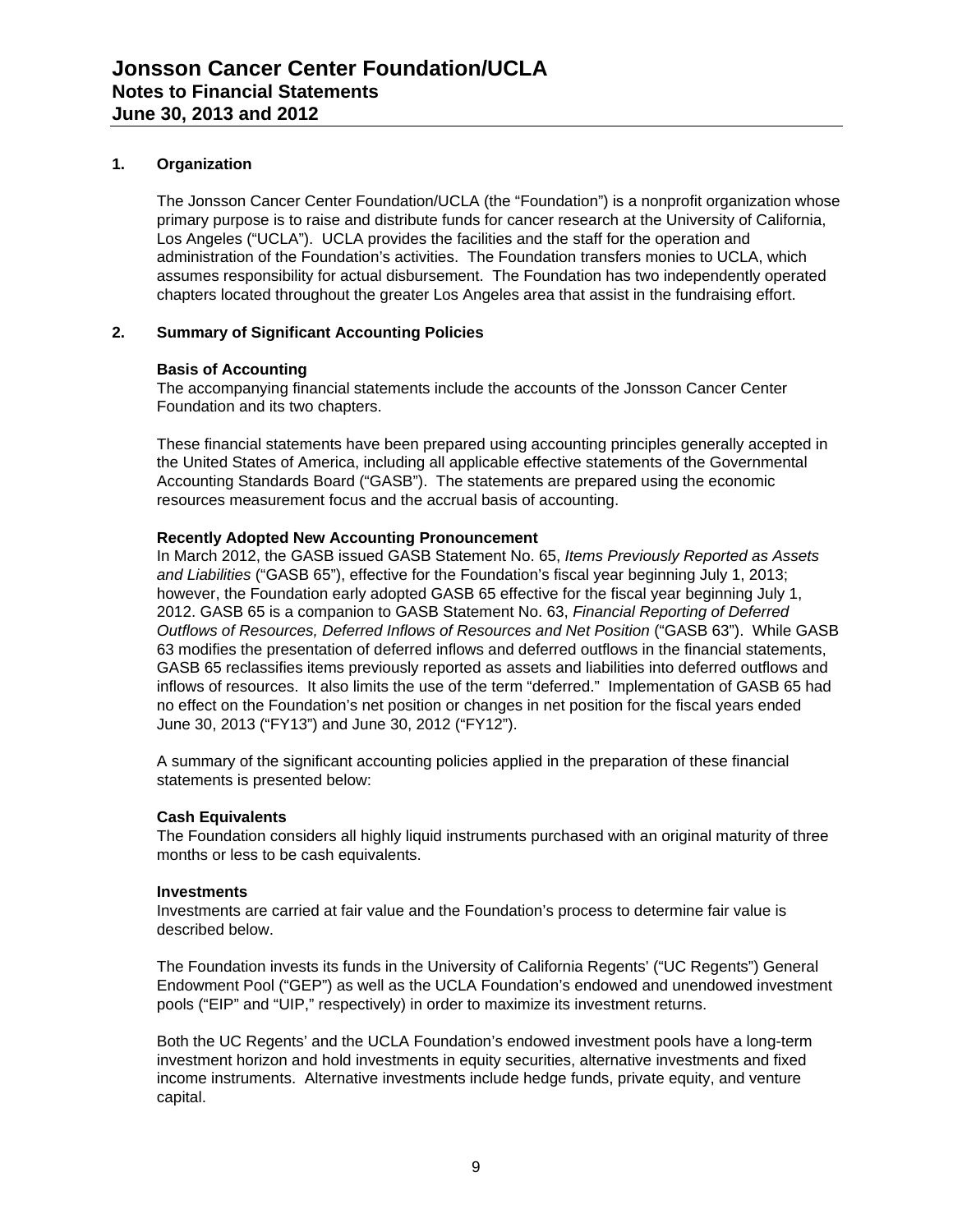#### **2. Summary of Significant Accounting Policies (Continued)**

These investment pools, whether held by the UC Regents or by the UCLA Foundation, are accounted for using a unitized investment pool methodology. The fair values of these investments have been estimated using net asset value as determined by the pool's manager (the UC Regents or the UCLA Foundation). At each quarter-end, a fair value unit price is established based on the value of endowed pool assets (end of the quarter) divided by the total number of pool units at the beginning of the quarter. Quarterly investment income, realized and unrealized gains and losses are allocated equitably based on the units owned by each participant. There are no restrictions on the redemptions of these investments. For the EIP, existing units can only be sold at quarter-end and for the GEP, withdrawal from the corpus may be made only during the fourth quarter of a fiscal year.

The UCLA Foundation's UIP has a short-term investment horizon and consists principally of investments in the UC Regents' short-term investment pool ("STIP"). The UC Regents' STIP is invested in high quality money market and fixed income instruments with the objective to maximize returns consistent with safety of principal, liquidity, and cash flow requirements. The UCLA Foundation does not place any restrictions on amounts or frequency of trades for entities invested in its UIP. As such, it is a highly liquid asset similar to a money market fund and is valued at its net asset value of \$1.00.

The net change in the fair value of investments represents both realized and unrealized gains and losses on investments.

The Foundation is an income beneficiary of certain charitable trusts where the assets are invested and administered by outside trustees. Prior to July 1, 2013, the Foundation recorded its interest in these trusts at fair value, which approximated the present value of the estimated future cash receipts from these trusts.

University of California management reviewed the existing guidance and literature published by the National Association of College and University Business Officers (NACUBO) and requested clarification from the Government Accounting Standards Board (GASB). Based on clarification received from the GASB, the University has changed its policy associated with the recording of Investments in Trusts held by others. Attributable to the fact that the funds cannot be sold, disbursed or consumed for several years, or until a specific event has occurred, and the University cannot have control over, or meet the time requirements, as the funds are managed by outside trustees, the University has changed its accounting policy as of July 1, 2012. For these types of transactions, revenues will be recognized when resources are received, provided all eligibility criteria are met. The Foundation has reported the cumulative effect of this change in accounting principle in the amount of \$1.0 million in the accompanying Statement of Net Position as an adjustment to Beginning Net Position.

The Foundation is also an income beneficiary of certain trusts where the assets are invested by and under the control of the UCLA Foundation, a related entity. Due to this relationship, the Foundation continues to record these two trusts on the statement of net position.

#### **Pledges Receivable**

Pledges are written unconditional promises to make future payments. Pledges meeting the requirements specified by GASB Statement No. 33, *Accounting and Financial Reporting for Nonexchange Transactions* ("GASB 33"), are included in the financial statements as pledges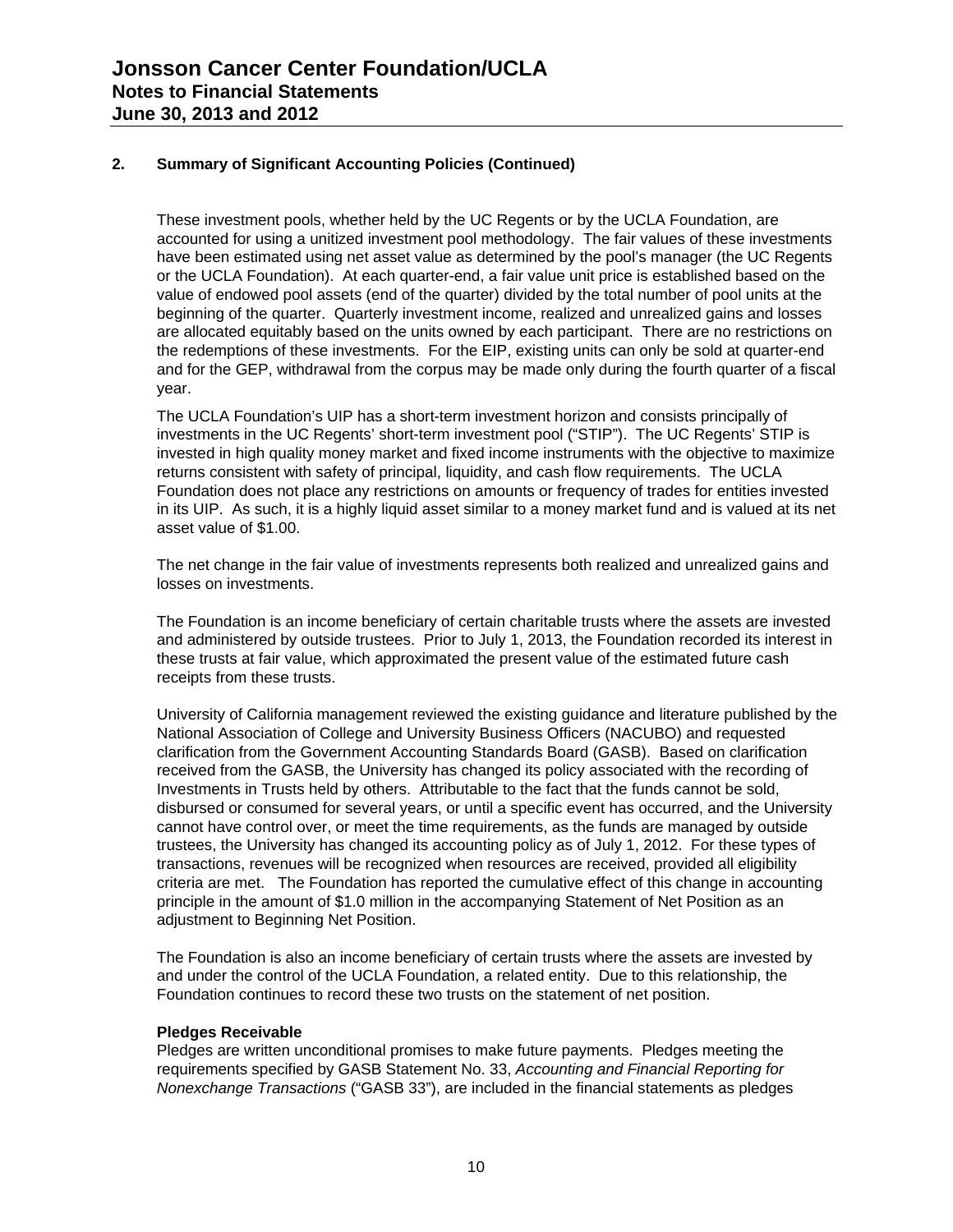#### **2. Summary of Significant Accounting Policies (Continued)**

receivable and recognized as revenue in the period pledged. Pledges extending beyond one year are discounted to recognize the present value of the future cash flows. In subsequent years, this discount is accreted and recorded as additional contribution revenue in accordance with donor imposed restrictions, if any. In addition, an allowance for uncollectible pledges is recorded as determined by management.

Conditional pledges, which depend on the occurrence of a specified future or uncertain event, plus all pledges for endowment purposes, are recognized when the conditions are substantially met.

#### **Net Position**

To ensure observance of limitations and restrictions placed on the use of resources available to the Foundation, net position and revenues, expenses, and gains and losses are classified and reported as follows, based on the existence or absence of donor-imposed restrictions.

*Restricted – non-expendable net position* includes permanent endowments. Such funds are generally subject to donor restrictions requiring that the principal be invested in perpetuity for the purpose of producing income and appreciation that may be expended or added to principal in accordance with the donor's wishes. Trust resources that are not expendable upon maturity are also classified as restricted non-expendable net position.

*Restricted – expendable net position* relates to contributions designated by donors for use by particular entities or programs or for specific purposes or functions of the Foundation. They also include funds functioning as endowments, of which the corpus can be invaded. Income and change in fair market value of endowment investments are classified as restricted-expendable net position unless otherwise specified by the donor. Trust resources that are expendable upon maturity are also classified as restricted expendable net position.

Unrestricted net position is the net position of the Foundation that is not subject to donor-imposed restrictions.

#### **Revenues and Expenses**

Contributions and pledges meeting the requirements of GASB 33 are recognized as operating revenues in the period received or pledged. Expenses of the Foundation are presented in the financial statements as operating activities in the period in which the expense was incurred.

Non-operating revenues and expenses include investment income and net realized gains/(losses) on the sale of investments and change in unrealized appreciation/(depreciation) in the fair value of investments held at the end of the period

#### **Use of Estimates**

The financial statements are prepared in accordance with accounting principles generally accepted in the United States of America. These principles require management to make estimates and assumptions that affect the reported amounts of assets and liabilities, the disclosure of contingent assets and liabilities at the dates of the financial statements, and the reported amounts of revenues and expenses during the reporting periods. Actual results could differ from those estimates.

#### **Income Taxes**

The Foundation is exempt from Federal income and excise taxes and California franchise taxes under Section 501(c)(3) of the Internal Revenue Code and corresponding sections of the California Revenue and Taxation Code, respectively.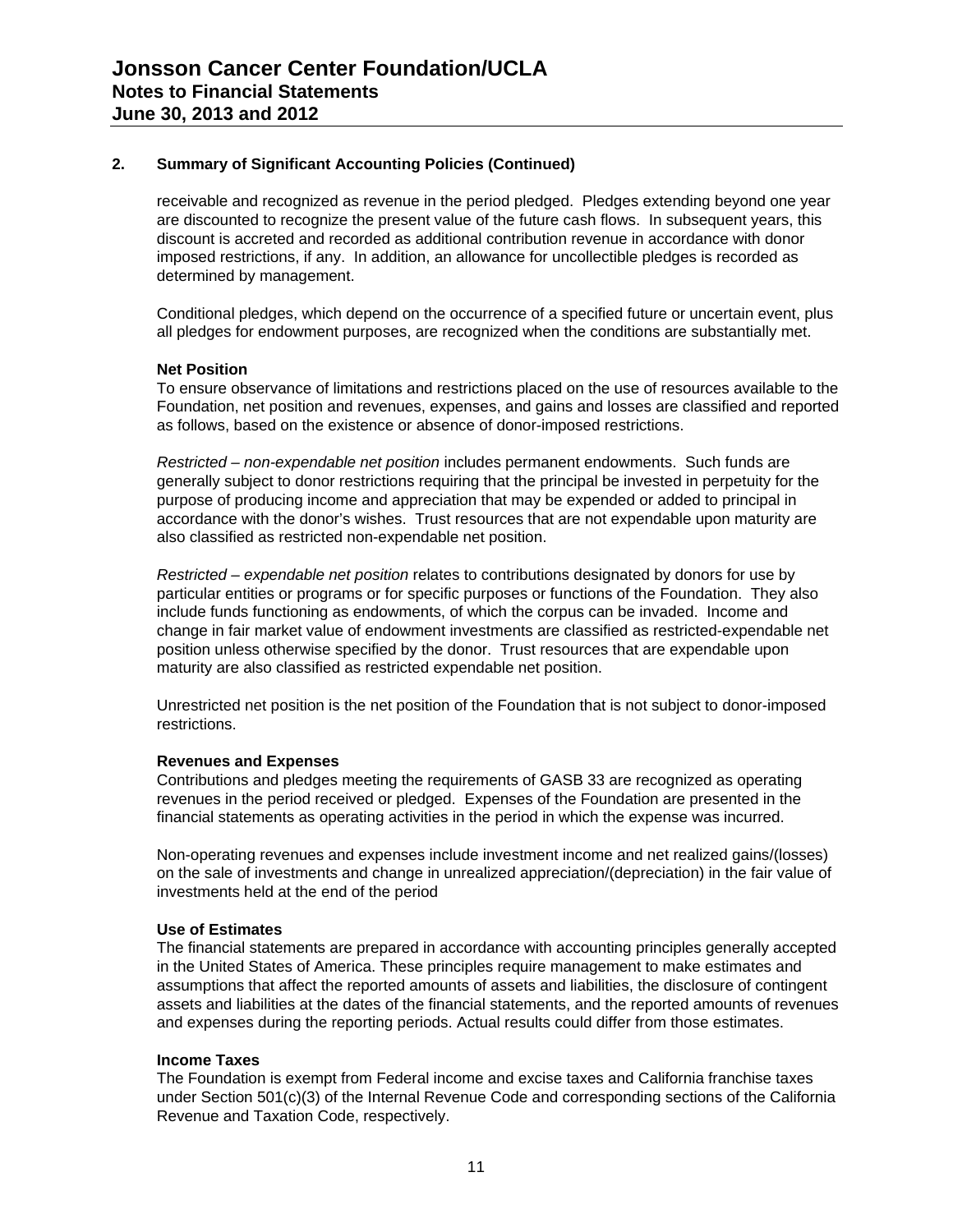#### **2. Summary of Significant Accounting Policies (Continued)**

#### **Reclassifications**

Certain prior year amounts have been reclassified to match current year presentation in the accompanying financial statements.

#### **3. Investments**

In accordance with GASB Statement No. 40, *Deposit and Investment Risk Disclosures*  ("GASB 40"), the Foundation's investments are reported by investment type at fair value in the Composition of Investments below. GASB 40 also requires the disclosure of various types of investment risks based on the type of investment, as well as stated policies adopted by the Foundation to manage those risks.

#### **Composition of Investments** *(as classified on the Statements of Net Position)*

|                                                          |    | 2013       |   | 2012                            |
|----------------------------------------------------------|----|------------|---|---------------------------------|
| Current                                                  |    |            |   |                                 |
| The UCLA Foundation unendowed short-term investment pool | S. | 5,422,747  | S | 4,861,651                       |
| Long-term                                                |    |            |   |                                 |
| The UCLA Foundation endowed investment pool              |    | 2,211,744  |   | 2,043,046                       |
| University of California Regents, general endowment pool |    | 4,175,679  |   | 3,886,557                       |
| Subtotal: Long term investments                          |    | 6,387,423  |   | 5,929,603                       |
| Funds held in trust by others                            |    |            |   | 985,944                         |
| Funds held in trust by related parties                   |    | 407,679    |   | 239,927                         |
| <b>Total investments</b>                                 |    | 12,217,849 | S | 12,017,125                      |
| Composition of Investments (by investment type)          |    |            |   |                                 |
|                                                          |    | 2013       |   | 2012                            |
| Commingled money market funde                            | ¢. | E 422 747  |   | $R$ $A$ $R$ $R$ $1$ $R$ $R$ $1$ |

| Commingled money market funds          | \$ 5.422.747             | \$4.861.651  |
|----------------------------------------|--------------------------|--------------|
| Commingled balanced funds              | 6.387.423                | 5.929.603    |
| Funds held in trust by others          | $\overline{\phantom{a}}$ | 985.944      |
| Funds held in trust by related parties | 407.679                  | 239.927      |
| <b>Total Investments</b>               | \$12,217,849             | \$12,017,125 |

#### **Credit Risk**

The Foundation is exposed to credit risk for the amount of the investments in the event of nonperformance by the other parties to the investment transactions. To minimize any potential risk, both the UC Regents and the UCLA Foundation maintain investment guidelines.

|                                          | 2013                      | 2012 |
|------------------------------------------|---------------------------|------|
| Commingled money market funds: Not rated | \$ 5,422,747 \$ 4,861,651 |      |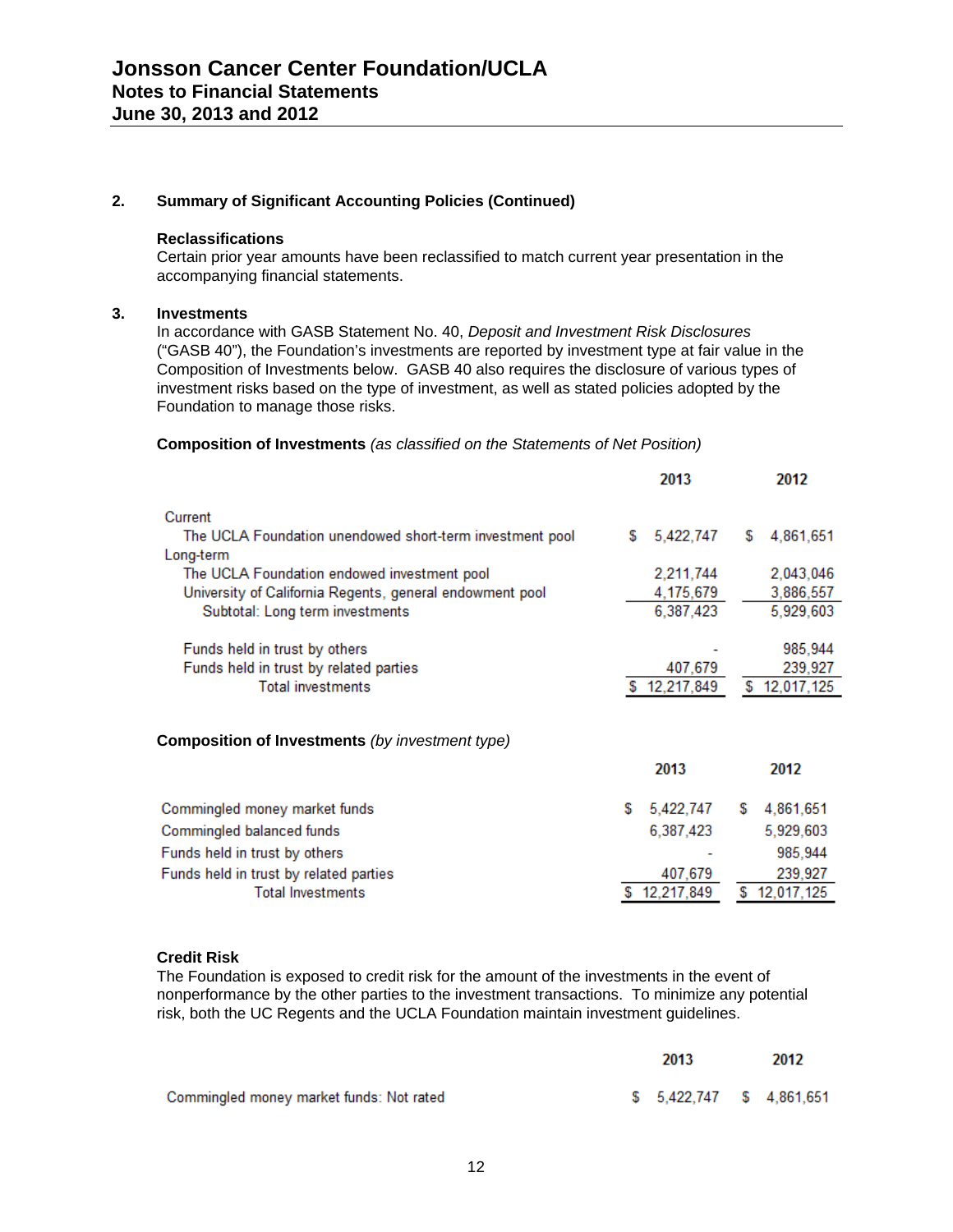#### **3. Investments (continued)**

#### **Custodial Risk**

Custodial risk is the risk that in the event of the failure of the custodian, the investments may not be returned. The Foundation invests only with the UC Regents and the UCLA Foundation, as a result, custodial risk is remote.

#### **Concentration of Credit Risk**

Concentration of credit risk is the risk associated with a lack of diversification or having too much invested in a few individual shares. To minimize any potential risk, both the UC Regents and the UCLA Foundation maintain investment policies that establish thresholds for holdings of individual securities within each of these pooled funds.

#### **Interest Rate Risk**

Interest rate risk is the risk that fixed income securities will decline because of rising interest rates. The Foundation measures interest rate risk using the effective duration method. The Interest Rate Risk schedule summarizes the average effective duration of its fixed income investments.

#### **Interest Rate Risk Associated with Investments & Investments Sensitive to changes in Interest Rates**

| (Effective duration in years)         | 2013 | 2012 |
|---------------------------------------|------|------|
| Commingled funds - money market funds | 2.69 | 1.85 |

#### **Foreign Currency Risk**

Exposure from foreign currency risk results from investments in foreign currency-denominated equity or fixed income investments.

|                                |    | 2013 | 2012                 |
|--------------------------------|----|------|----------------------|
| Commingled Funds               |    |      |                      |
| Various currency denominations |    |      |                      |
| <b>Balanced Funds</b>          | S. |      | 989.284 \$ 1.143.758 |

#### **4. Pledges Receivable**

Pledges receivable are unconditional promises to pay a certain amount and consist of the following at June 30: